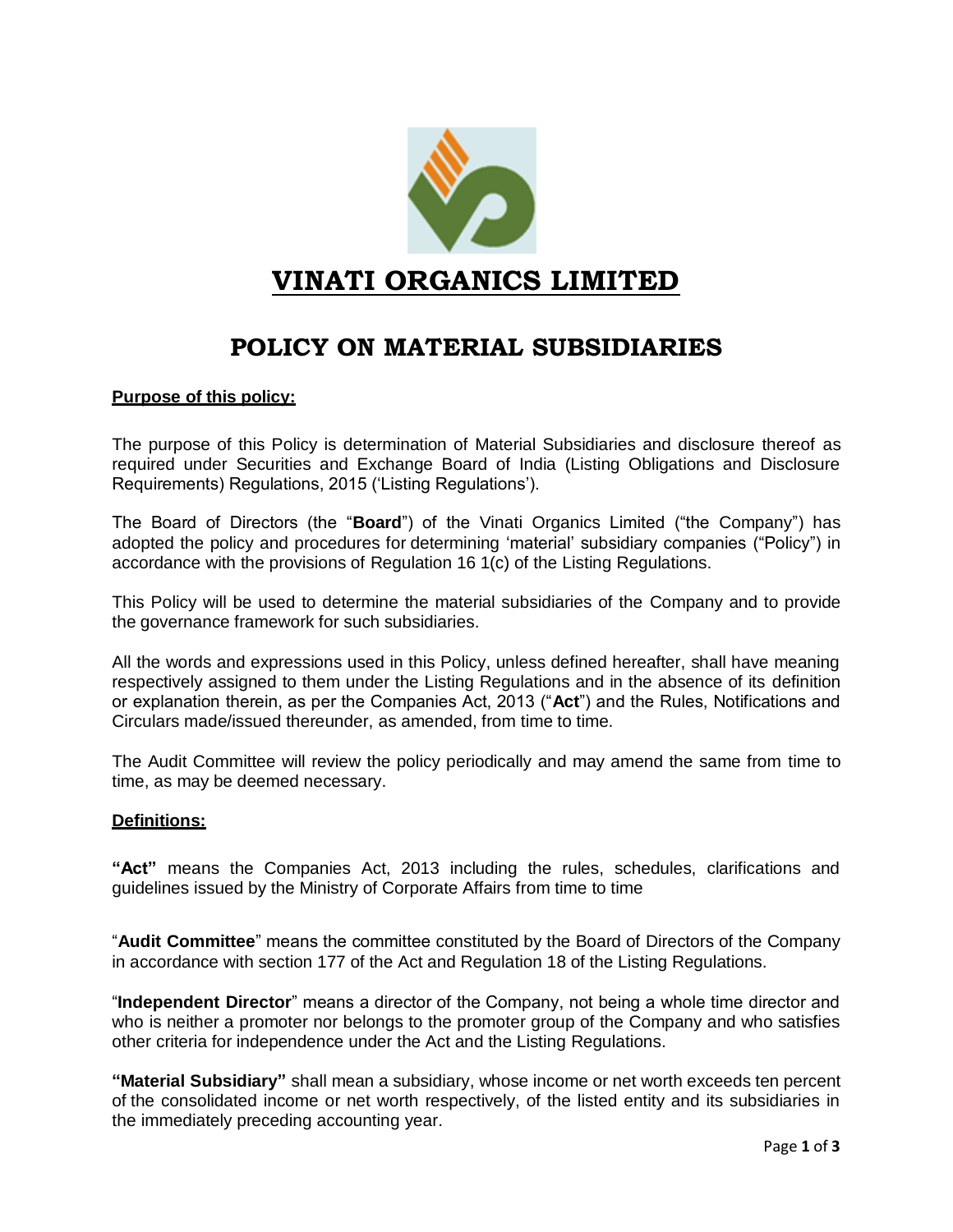**"Significant transaction or arrangement"** shall mean any individual transaction or arrangement that exceeds or is likely to exceed 10% of the total revenues or total expenses or total assets or total liabilities, as the case may be, of the unlisted subsidiary for the immediately preceding accounting year.

"**Subsidiary**" shall be as defined under the Act and the rules made thereunder.

"**Unlisted Subsidiary**" means subsidiary whose securities are not listed on any recognized Stock Exchanges.

Any other term not defined herein shall have the same meaning as defined in the Companies Act, 2013, the Listing Regulations, Securities Contract (Regulation) Act, 1956 or any other applicable law or regulation and amendments thereto.

#### **Policy and procedure:**

- 1. The Audit Committee shall also review the financial statements, in particular, the investments made by the unlisted subsidiary of the Company.
- 2. The minutes of the Board meetings of the unlisted subsidiary company shall be placed at the Board meeting of the Company at regular intervals.
- 3. The Board shall be provided periodically with a statement of all significant transactions and arrangements entered into by the unlisted subsidiary Company.
- 4. At least one Independent Director of the Company shall be a director on the board of the unlisted material subsidiary whether incorporated in India or not. Only for the purposes of this provision, notwithstanding anything to the contrary contained in regulation 16 (1)(c), the term "material subsidiary" shall mean a subsidiary, whose income or net worth exceeds twenty percent of the consolidated income or net worth respectively, of the listed entity and its subsidiaries in the immediately preceding accounting year.
- 5. The Company shall not dispose of shares in its material subsidiary, which would reduce its shareholding (either on its own or together with other subsidiaries) to less than 50% or cease the exercise of control over the subsidiary without passing a special resolution in its general meeting except in cases where such divestment is made under a scheme of arrangement duly approved by Court/Tribunal or under a resolution plan duly approved under section 31 of the Insolvency Code and such an event is disclosed to the recognized stock exchanges within one day of the resolution plan being approved.
- 6. Selling, disposing and leasing of assets amounting to more than twenty percent of the assets of the Material Subsidiary on an aggregate basis during a financial year shall require prior approval of shareholders by way of special resolution unless the sale/disposal/lease is made under a scheme of arrangement duly approved by a Court/Tribunal or under a resolution plan duly approved under section 31 of the Insolvency Code and such an event is disclosed to the recognized stock exchanges within one day of the resolution plan being approved.